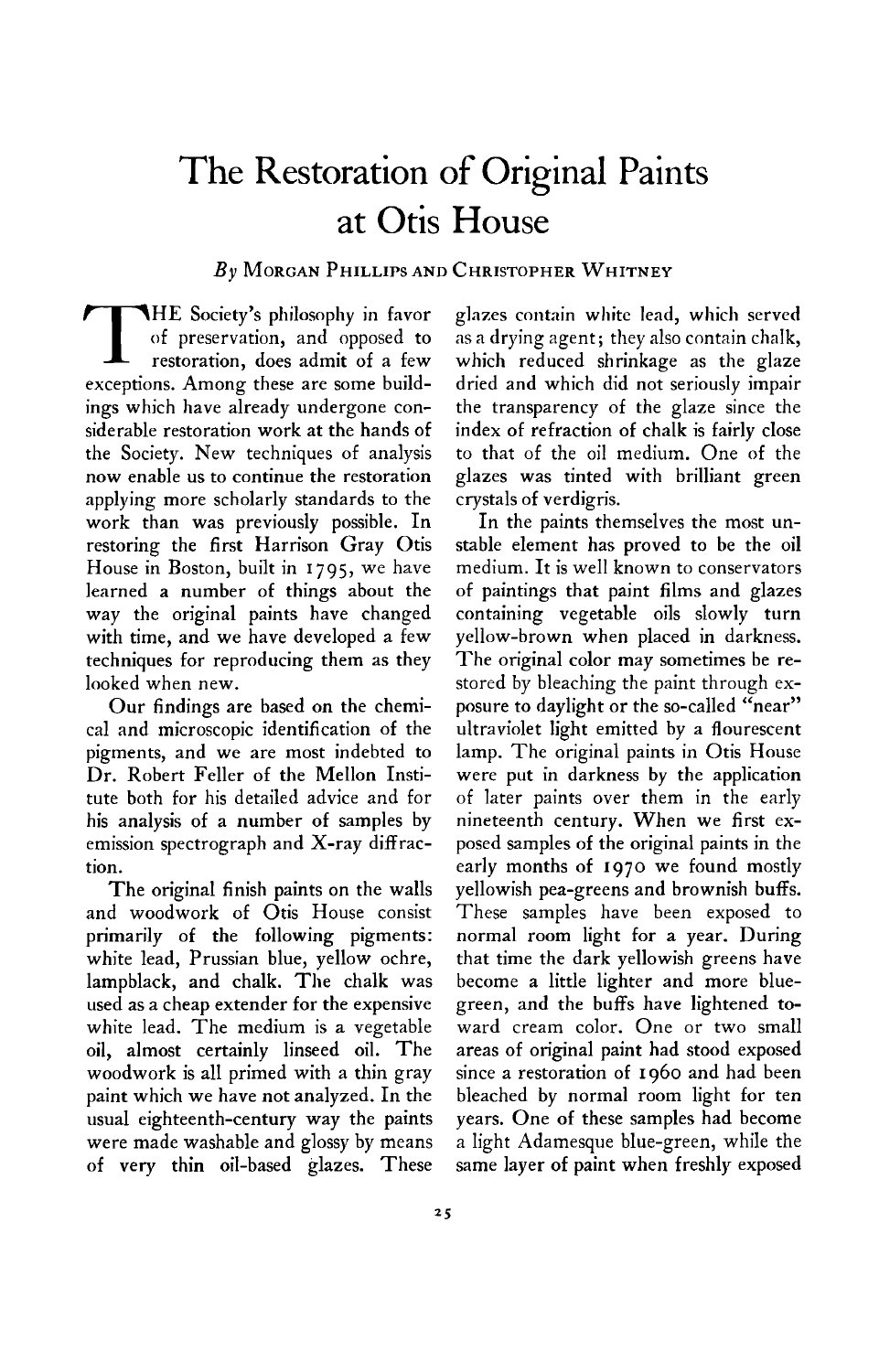**next to the place exposed in 1960, is the color of pea soup. By illumination of other samples with a fluorescent lamp for trial periods from a week to several months, we were able to duplicate or slightly exceed the bleaching effect of ten years of daylight.** 

**We have found a good deal of evidence to show that what we have observed is in fact a bleaching of linseed oil discolored by darkness. The paint contains no materials except the oil which may be expected to bleach quickly in ultraviolet light. Also, the browning is less pronounced in the centers of any little lumps of the paint which one finds in cracks and similar places; here the paint contains only its own oil, whereas in the places where it is thinner the oil of the glazes penetrated deep into it and thus increased the browning effect.** 

**A possible way to estimate the original color of old paint is to find one of these lumps, cut into it with a scalpel, and then expose the sample to the light of a fluorescent lamp. The lump should be in a place which was always dark, such as the back of an interior shutter. The browning will not have been more severe here than elsewhere in the room, since even the paint in sunny places will have spent many years in the dark under later paints. The advantage of a dark place is that the early pigments will never have been faded by sunlight during the years when the paint was exposed. The paint will thus regain much of its original brilliance after the oil is bleached. If a strong source of light is used, and placed close to the sample, the period of exposure should probably not exceed a week, lest the lamp begin to fade some of the original pigments. In the case of many colors one can judge the best exposure time by comparing the results of shorter and longer exposures and**  **by noting whether the longer ones fade the color.** 

**One should know whether the pigments found are stable or fugitive. Of the pigments used at Otis House the yellow ochre, lampblack, and white lead all resist fading in the light, but the yellow ochre can be reddened by high temperatures and the white lead darkened by exposure to products of combustion. This darkening of ochre and of lead cannot be reversed by exposure to light, so that we know our bleaching of the paint has nothing to do with the ochre or lead. Our only pigment subject to fading in the light is the Prussian blue, long known, incidentally, for its tendency to turn green through the yellowing of oil mediums. We have found that our colors containing Prussian blue are a great deal more intense where the paint was protected from sunlight than they are elsewhere. (It is also interesting that the fading of Prussian blue is partially reversible if the paint is put in the dark.)** 

**Under high magnification all the pigment grains in our old paints seem to have retained their original brilliance, or very nearly so, and the white lead is perfectly white. The pigments are fully as bright as the grains of the same pigments made today, which can still be imported in the old dry powder form. In the case of a paint altered by time the original intention of the painter can often be determined by inspection of the paint at 400X or 500x. For example, we know that some paints at Otis House were intentionally green and that others were originally blue but have turned green because of the oil: samples of the blue contain only Prussian blue; samples of the green contain Prussian blue and yellow ochre, a customary early way of making green.** 

**We feel that it is important to dupli-**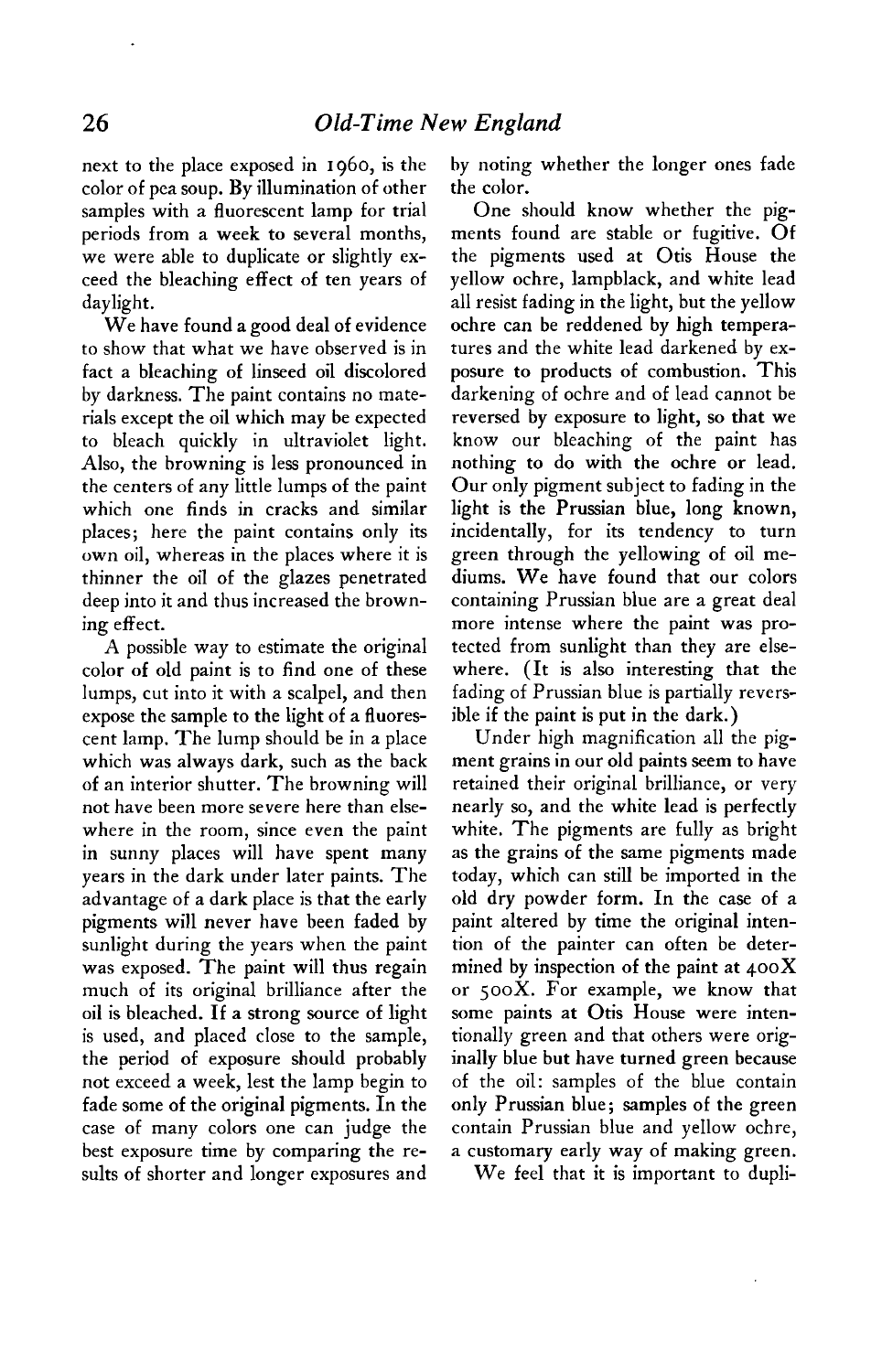**cate original pigments as nearly as possible, with respect to particle size and chemical composition as well as color. We have thought too long only in terms of matching the color of early paints. Most of us now understand that old paint has not only color but a ropy, textured appearance, usually showing pronounced brush marks. And, even so, we do not fully appreciate old paint until we recognize that it has more than just color and texture. It also has optical character. Optical character is not only something we feel on entering a room which still has very old paint on the walls; it is something we can define precisely in standard optical terms, such as translucency and opacity. It is the way the paint reflects and transmits light; it is determined by the indices of refraction of the pigment grains, the relative indices of the pigments and the medium, the properties of the pigments with respect to the diffusion of light and the dispersion of light. Light does not merely bounce off a film of paint; it enters the film, passes into all the materials in the paint, and comes out at us in a different form. While we may achieve the same color with pigments unknown in the historic period, we will never achieve the same full range of optical effects as the old paint originally had.** 

**It is possible, for example, that the use of chalk as a cheap extender in old lead paints is responsible for their slightly milky look, as well as for their appearance of being a material rather than simply a color. Being nearly transparent in oil, the chalk admits light deeper into the paint film, so that when the light comes out at us it brings with it the impression of a thick, slightly translucent layer.** 

**Apart from the issue of optical charac-**

**ter, there are further advantages in duplicating the original pigments. Not the least is that the process of matching the new color to an old sample suddenly becomes relatively easy, while with different pigments one tinkers endlessly. Furthermore, if one is slightly inaccurate in making the new color, at least one will probably produce a color of the period; with pigments known only at much later periods one may err in the direction of a color totally unknown at the time the original paint was applied. And even if one matches the old paint exactly with modern pigments, the new paint probably won't fade in the same ways as the old.** 

**One important characteristic of old pigments is the large size of their grains. When we buy modern pigments ground in oil, the particles may be so fine that they cannot be seen even at 400X magnification, while the old paints look like a field full of big colored rocks at that power. This is one reason why modern paints look dead and smooth compared to the old. Large, angular grains make a paint film tense and alive, a liveliness analogous to that of French impressionist paintings made with distinct dots of color.** 

**The difficulty in using granular, dry pigments is that some of them cannot be mixed directly into the paint. Their grains adhere together and have to be ground apart before the pigment is put into the paint. A good way to do this is the old way, with a slab and muller. An excellent slab and muller can be made**  from  $\frac{3}{4}$ -inch plate glass, the working **surfaces ground with Carborundum powder. We have made our slab 15 inches by 24 inches and our muller 7% inches by 4 inches. Pigments should be ground in linseed oil, which eases grinding and holds down the dust of poisonous pig-**